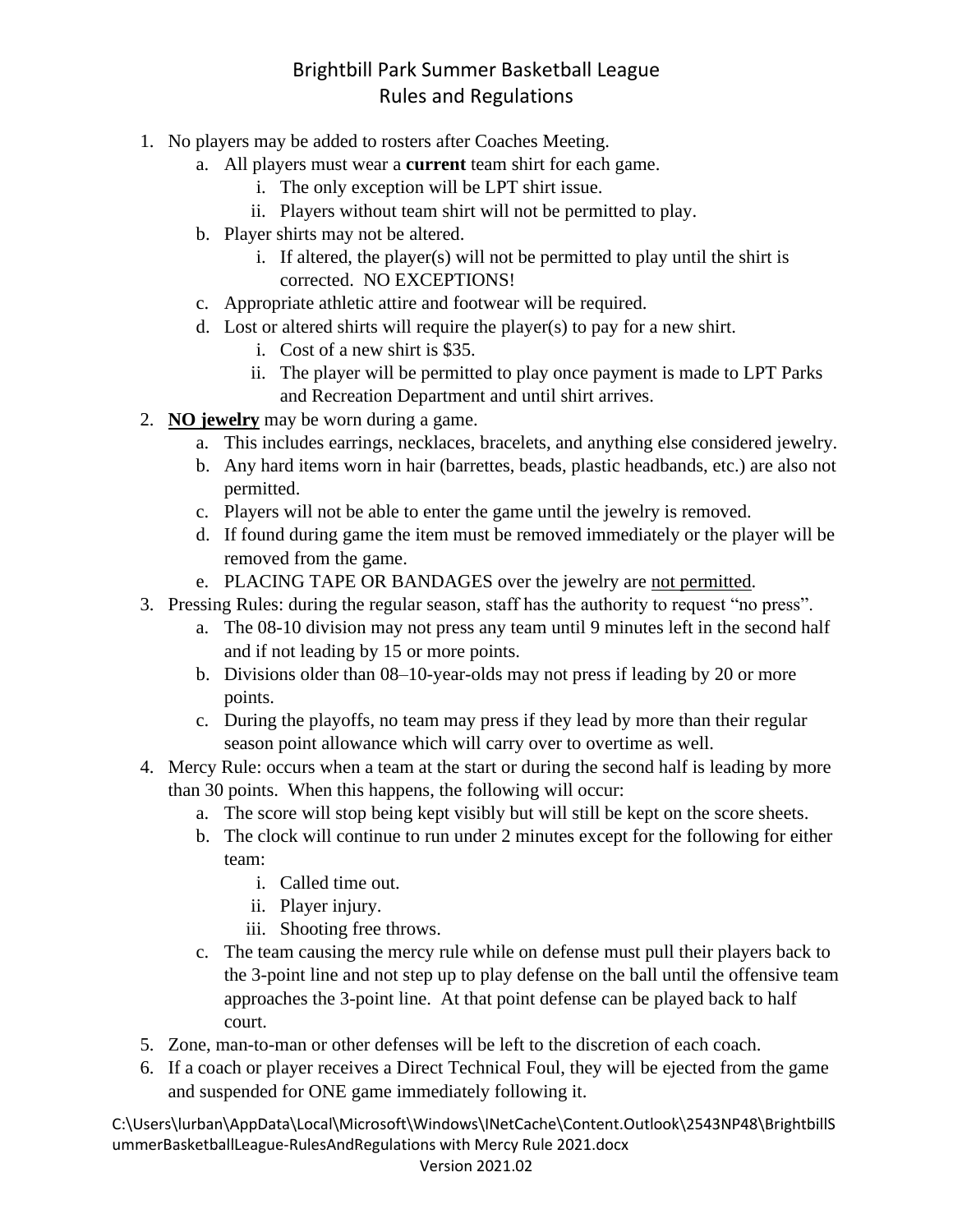- a. Coaches must leave the park facilities; failure to do so will result in forfeiting the game.
- b. Players are permitted to sit on the bench but if they become a distraction, they must leave the park facilities.
- c. Second offense during the season will result in a meeting with the coordinator.
- d. Third offense will result in ejection from the league.
- e. Physical altercations (including fighting) will/may result in immediate ejection from the league.
- f. A coach that is ejected during the playoffs for the current season may forfeit his/her right to coach a team for the following season.
- g. The level of discipline shall be determined by the league officials, based on the severity of the infraction.
- 7. A head coach will receive an Indirect Technical Foul if an assistant coach or player receives a Direct Technical Foul OR if a fan of the team is ejected from the park.
	- a. When a head coach receives an Indirect Technical Foul, he/she MUST sit on the bench for the remainder of the game. Two Indirect Technical Fouls for a head coach will result in ejection from the game. See Rule 6 for consequences.
- 8. In the even a team receives TWO Direct Technical fouls, a warning will be given immediately. If a third Direct Technical foul is given the game will result in a forfeit.
- 9. Good sportsmanship MUST be demonstrated by coaches, players, and spectators. No horseplay is permitted.
- 10. Games consist of two 18-minute running clock halves.
	- a. With 2-minutes remaining in the half, the clock will stop on all dead balls. i. EXCEPTION: see Rule 4.b.
	- b. The clock will stop during all time outs.
	- c. The only other time the clock will stop is during referees' discretion.
	- d. There is no overtime period during the regular season.
	- e. Playoff overtime will be 4:00 with a running clock until 2-mintues remaining in overtime.
- 11. All teams make the playoffs at the end of the regular season.
	- a. Seedings are based on team records and may be influenced by staff/coach input.
	- b. Rating forms may be distributed for input.
- 12. Teams are allotted THREE 30-second time outs per game.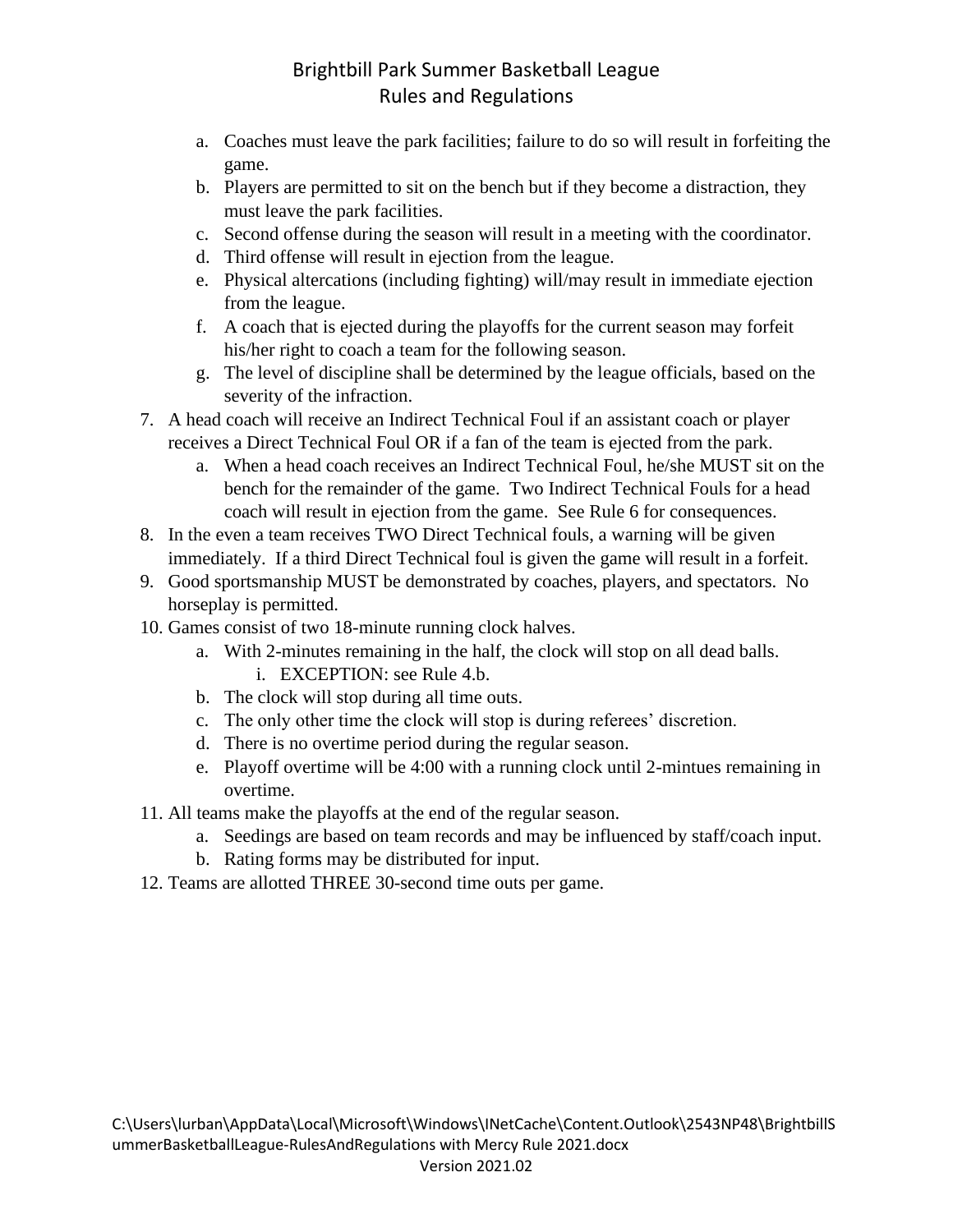- 13. Teams may not play unless a coach is present with a visible Court Pass.
	- a. Only the head coach, up to two assistant coaches and players listed on the team roster may be permitted in the bench area. All others must be in the designated fan area outside of the court.
	- b. Only the head coach is permitted to stand within the "coaching box".
	- c. If there is not enough room to be seated on the bench, the assistant coach(es) is permitted to stand BEHIND the player's bench.
		- i. Their involvement is limited to assisting the head coach and the players.
		- ii. Assistant coaches who stand in the coaching box, along the sidelines or on the end line will be informed to return to the bench or stand behind it.
		- iii. Failure to comply will result in a Direct Technical foul and removal from the park. Failure to leave the park will result in forfeiting the game.
		- iv. Repeated offenses will result in loss of coaching privileges.
	- d. Lost Court Pass are subject to a \$10 fee for a new one.
	- e. Coaches must be 18-years old unless otherwise approved by Parks and Recreations staff.
- 14. Each team must start with a minimum of 4 players.
	- a. If 4 players are at the court at the start of game time, then the game starts on time. There will be no waiting for additional players to start the game, they can enter during the first dead ball when they get there.
	- b. Players must be a part of the team roster.
		- i. If a player is found to be playing for a team and is not affiliated with the Brightbill Summer Basketball League the result will be the entire team will be suspended for the remainder of the season.
- 15. Players may only participate on one team.
	- a. If a player is found to be playing on two teams the result will be the player will be suspended for the remainder of the season.
- 16. Games will result in a forfeit if a team is 15 minutes late.
- 17. If a team knows in advance they must forfeit, please inform the Parks and Recreation staff AND the opposing team's coach.
	- a. If there is a "no call/no show" your team will be charged a \$10 fee.
	- b. All fees must be paid prior to the playoffs, or your team will be disqualified from playoffs.
- 18. Due to lack of court time, all rained out games will not be made up.
	- a. Head coaches are to inform all assistant coaches, players and parents in the event of any cancellations.
	- b. Coaches will be contacted by Parks and Recreation staff directly.
		- i. Inform coaches/players/parents to follow @BrightbillBball on Twitter to get instant notifications on weather updates as they happen real time at the park.
- 19. All other PIAA rules and regulations will be followed when not addressed here.

C:\Users\lurban\AppData\Local\Microsoft\Windows\INetCache\Content.Outlook\2543NP48\BrightbillS ummerBasketballLeague-RulesAndRegulations with Mercy Rule 2021.docx